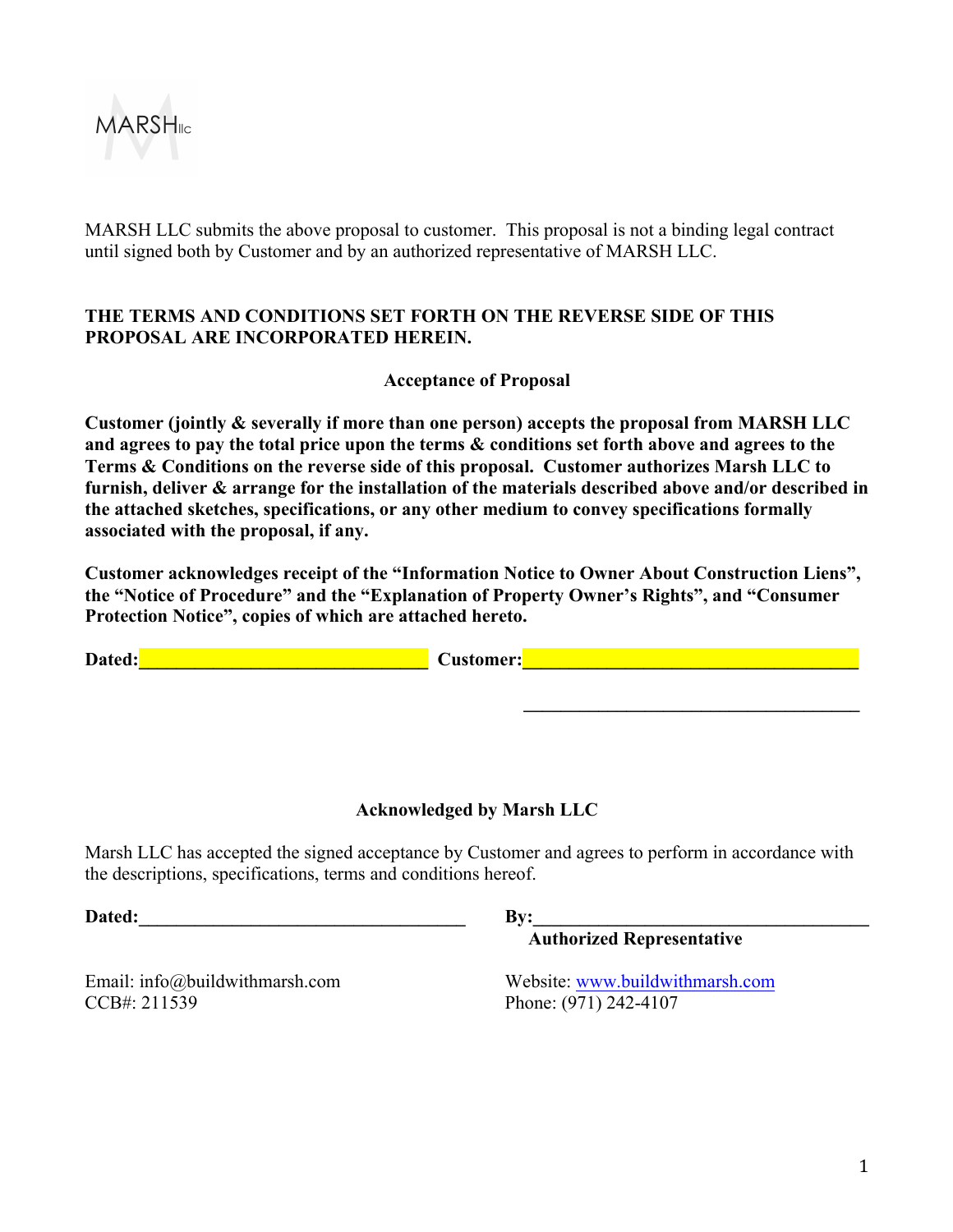

# TERMS AND CONDITIONS OF CONTRACT

The following Terms and Conditions are a part of the contract between MARSH LLC and Customer. Where used, the term "additional charges" includes labor, materials, profit and overhead.

- **1. LIMITED WARRANTY**. MARSH LLC agrees to remedy, which at the option of MARSH LLC may mean repair or replace, any defects relating to its work due to faulty materials or workmanship for a period of one year from the date of substantial completion. There is no other warranty, expressed or implied.
- **2. CONTRACTOR'S EXCLUSIVE RIGHTS**. Under no circumstances shall Customer be entitled to have any repairs, restorations, remediation's or corrections done to the work by MARSH LLC, and under no circumstances shall Customer have the right to charge MARSH LLC for any costs, expenses or damages Customer incurs for any third party repairs, remediation's, restoration or corrections, unless Customer has first given MARSH LLC written notice of any alleged defect in the work done by MARSH LLC or with regard to any alleged failure of performance by MARSH LLC. The written notice shall be sent certified mail, return receipt requested, and addressed to the current business address of MARSH LLC. Customer shall promptly furnish MARSH LLC with any reports or other documents evidencing the existence or resolution of any defect or damage. Following the receipt of written notice from Customer, MARSH LLC shall have the right at any reasonable time to inspect Customer's property. For a period of 90 days from giving of the written notice by Customer, MARSH LLC shall have the exclusive right to perform whatever repairs, remediation, restoration or corrective work as MARSH LLC, at its option, deems necessary to resolve the defects, damage or non-performance described in Customer's written notice. This provision shall be in addition to any statutory rights available to a contractor under Oregon law including Oregon Revised Statutes Chapter 701, as now existing or hereafter amended or replaced. Nothing set forth in this paragraph shall operate to extend or enlarge any warranty obligation of MARSH LLC otherwise set forth in this Contract or under Oregon law.
- **3. CHANGES AND ADDITIONAL WORK**. If MARSH LLC performs additional work beyond that described in the specifications portion of this Contract at the request of the Customer, then Customer agrees to pay the additional reasonable charges for such additional work, or for any changes requested by Customer and performed by MARSH LLC, regardless of whether a written change order is signed by Customer and/or MARSH LLC. The additional reasonable charges shall include labor, materials, overhead and profit.
- **4. WORK NOT TO BE DONE BY MARSH LLC**. MARSH LLC is not responsible for repairing, patching, plastering, carpentry, or any other trade or specialty work, decorating or redecorating, painting, staining or finishing, or similar worked not specifically called for in this Contract to any part of Customer's property that is in any way altered or affected by the work done by MARSH LLC, unless otherwise specifically agreed upon in writing. If MARSH LLC does any such work at the request of Customer, Customer agrees to pay the reasonable charges therefore, including labor, materials, overhead and profit.
- **5. MOVING**. Customer shall arrange for moving or removing all furniture, appliances, fixtures (such as plumbing fixtures and toilets) and other items or obstacles in the area in which MARSH LLC will be working. If, however, MARSH LLC should attempt to move or removed any of the same, then MARSH LLC shall not be responsible for any damage resulting there from and Customer shall indemnify and hold MARSH LLC harmless from any loss, damage, cost or expense, including injury to person or property, resulting from any such moving by MARSH LLC. MARSH LLC may charge Customer reasonable additional charges for any moving work done by MARSH LLC, whether or not requested by Customer.
- **6. UTILITIES AND SERVICE**. Under no circumstances is MARSH LLC responsible for the removal, relocation, or temporary removal of utilities to include electrical, plumbing, heating, cooling, ventilating, air conditioning, gas, and other services and utilities work unless specified in this Contract. In the event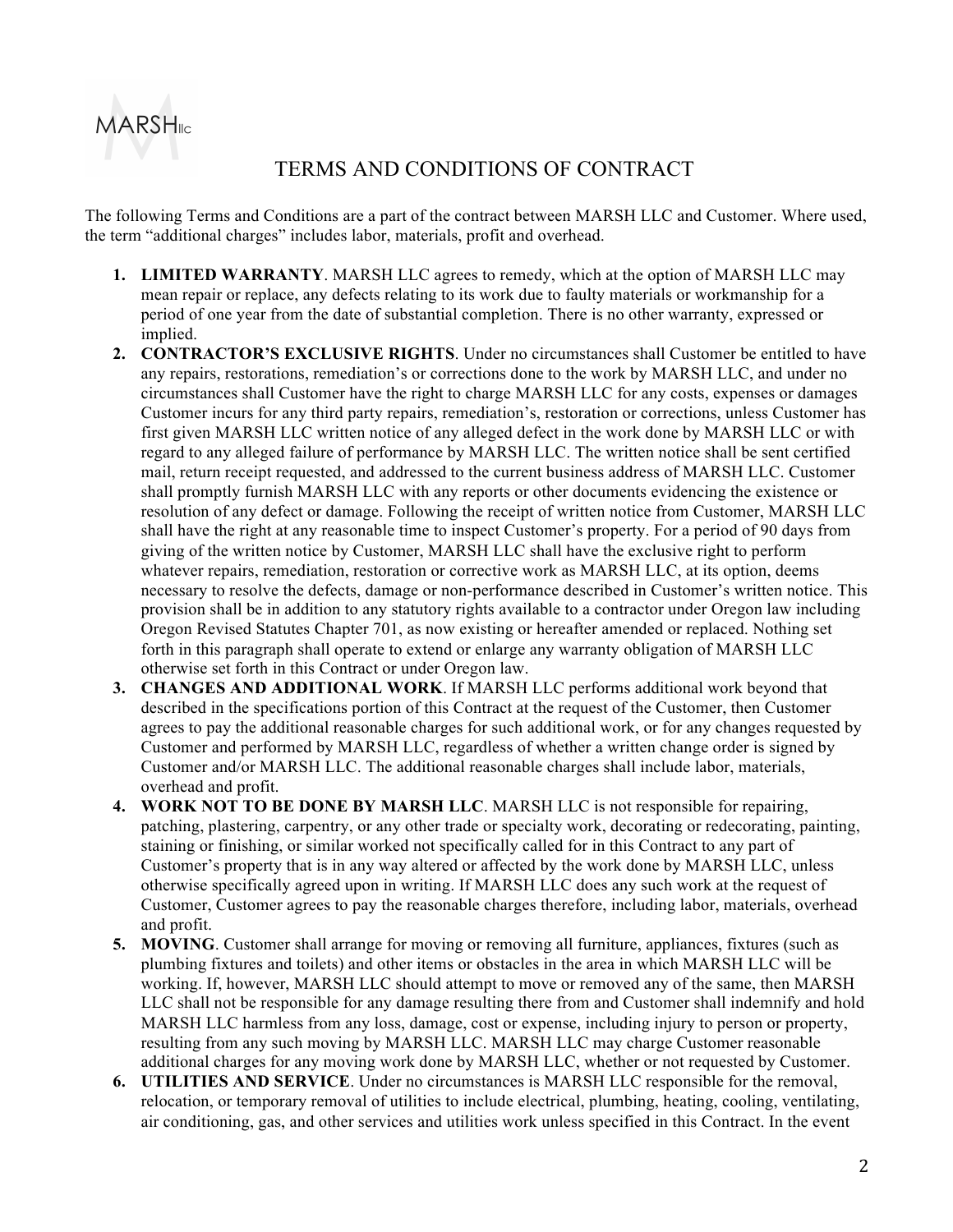that utilities or services are discovered within the cavity of walls that are to be removed, within the pathway or structural members to be installed, or situated in a manner that could not have been reasonably anticipated and consequently prohibits the completion of Contract work, the Customer agrees to pay the additional reasonable charges for such additional work, regardless of whether a written change order is signed by Customer and/or MARSH LLC. The additional reasonable charges shall include labor, materials, overhead and profit.

- **7. EXISTING DEFECTS AND PROBLEMS**. MARSH LLC is not responsible for any loss or damage, or any repair, restoration or remediation, for existing structural defects, dry rot, code violations or any concealed, unapparent or latent conditions or defects ("problems"). If MARSH LLC encounters any problems during the course and scope of performance of this Contract, MARSH LLC may charge the Customer the reasonable additional charges, including materials, labor, overhead and profit, incurred by MARSH LLC to correct the problems or to otherwise perform its work and any other work made necessary because of the problems. Unless otherwise agreed in writing, Customer shall be responsible for correcting, repairing, restoring or remediating any problems discovered during the course of the performance of the work by MARSH LLC.
- **8. SUBFLOOR ISSUES**. MARSH LLC shall not be held responsible should it become apparent upon tear out of existing floors that additional plywood or sub floor repairs need to be corrected and/or resolved (i.e. height difference in floor level) prior to installation of new floor coverings (tile, hardwood, carpet, etc.). Customer is responsible for any additional reasonable charges, which shall include labor, materials, overhead and profit.
- **9. UNUSED/REMOVED MATERIALS**. All unused materials or materials removed in the process of demoing existing property shall remain and/or become the property of MARSH LLC, unless otherwise stated in this Contract.
- **10. DELAYS**. MARSH LLC shall not be liable for delays in or failure to deliver, install or complete all or any part of the work called for in this Contract if due to causes beyond the reasonable control of MARSH LLC, including without limitation fire, earthquake, storm, ice, landslides, strikes, war, government regulations, and unavailability of labor or materials. Furthermore, MARSH LLC shall not be liable for delays for any work called for in this Contract that is to be performed by subcontractors, engineers, drafters/designers, or that is to be coordinated or approved by the respective permit-issuing agency.
- **11. PAYMENT. Customer will receive an invoice via email when a payment is due. Any concerns that may arise regarding any portion of work performed by MARSH LLC is covered under MARSH LLC's 12 month warranty period and does not constitute reason for withholding payment. \_\_\_\_\_\_(initial)**
	- **a. PROGRESSIVE BILLING:** Projects less than \$20,000 will be split into halves. Projects exceeding \$20,000, but less than \$50,000 in value will be split into thirds. Projects exceeding \$50,000 will be determined as MARSH LLC sees fit.
	- **b. CHANGE ORDERS:** When Customer's projects require a change order after the project has started, a \$20.00 fee will be charged to Customer for every change order issued (independent of costs, materials, labor, and profit, which shall also be due corresponding to whatever additional work caused by the change order). When change order is signed by Customer, payment in full for the change order will be required at that time, unless progressive billing is utilized, in which case change orders are to be processed with each corresponding progress payment.
	- **c. SPECIAL/CUSTOM ORDERS:** All orders that are customized for any project must be paid in full before delivery date. Installation charges will be billed at the completion of the installation of product. This includes all cabinet orders.
- **12. DEPOSITS**. Deposits received in good faith are subject to a 20% forfeiture amount should customer choose to cancel job(s) and request any deposits refunded. Any deposit refund will be processed within ten business days from date of request.
- **13. PAYMENT DUE UPON DELAY OR WORK STOPPAGE**. If the work by MARSH LLC being performed is delayed or stopped by Customer through no fault of MARSH LLC, then Customer shall pay the amount MARSH LLC determines is due for that portion performed or completed when request for payment is made.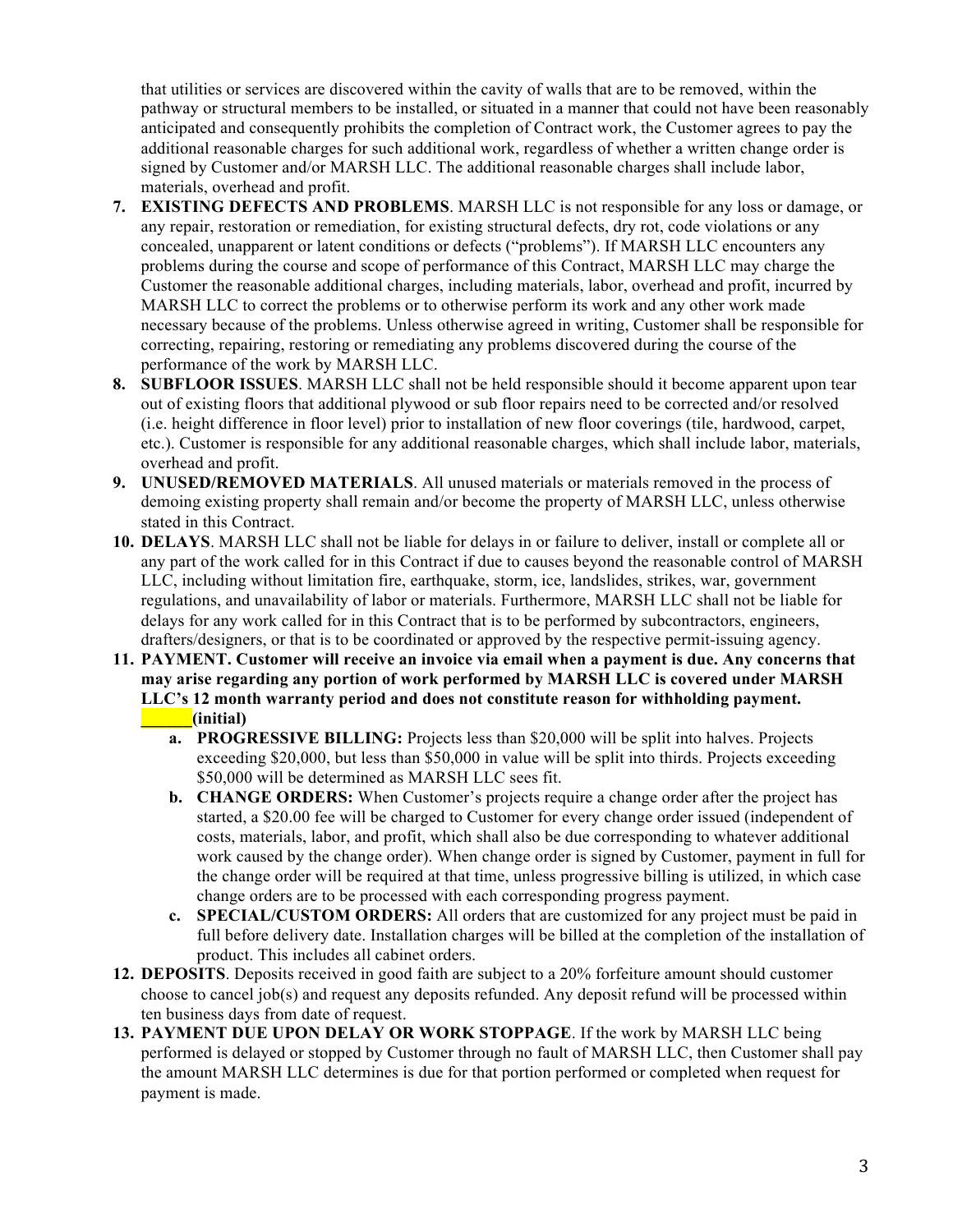- **14. RIGHT TO TERMINATE**. MARSH LLC reserves the right to terminate this Contract in the event that the Customer:
	- a. Refuses to pay for services arising from unforeseen conditions not encompassed within the scope of work;
	- b. Creates an uncomfortable or hostile environment that isn't conducive to project completion;
	- c. Insists on directing or controlling construction process and critiquing or mandating construction techniques; or
	- d. Acts in such a manner that inhibits project completion as originally intended by MARSH LLC.

Upon notification of contract termination, MARSH LLC will thoroughly evaluate the market value of work performed in order to determine the project balance to be paid out by responsible party at time of notice. For the avoidance of doubt, termination under this paragraph means that Customer shall owe payment to MARSH LLC for work completed, irrespective of work that remains to be done.

- **15. BREACH**. The failure of Customer to make any payment when due shall be a material breach of this contract, which shall entitle MARSH LLC, at its option, to suspend performance or to terminate this Contract.
- **16. INTEREST**. Any payment not made when due, and any unpaid balance, shall accrue interest at the rate of 12% per year compounded continuously from the due date(s) until paid.
- **17. ATTORNEYS FEES**. In the event MARSH LLC refers this matter to an attorney or a collection agency because of the nonpayment by Customer, Customer agrees to pay reasonable attorneys fees and related legal fees incurred by MARSH LLC, whether or not a lawsuit is filed. If a lawsuit is filed, the prevailing party shall be entitled to recover its reasonable attorney's fees and costs as determined by the court or courts in which the lawsuit is tried, heard or decided, including any court sponsored arbitration, and on appeal.
- **18. ENTIRE AGREEMENT**. This Contract constitutes the entire agreement and understanding of Customer and MARSH LLC. This Contract supersedes any and all prior verbal or written proposals and discussions. There are no terms provisions, representations, guarantees or warranties other than those expressly incorporated into this Contract.

### **DISCLAIMERS**

- **1.** MARSH LLC will do our part to ensure we are respecting your property and rights as the Customer. MARSH LLC expects reciprocation in treatment at all times. It is imperative that the Customer avoids the worksite to the maximum extent practical, except unless requested for clarifcation.
- **2.** The Customer is expected to provide the driveway free and clear at all times during the regular work week unless otherwise requested.
- **3.** Unless specifically requested in the Contract or alternative arrangements made, Customer is expected to lend use of bathrooms within home. If Customer denys access, Customer will be charged for the rental of a portable bathroom unless coordinated prior to Contract signing.
- **4.** MARSH LLC will minimize encroachment into landscaping/yard to the maximum extent practical. However, MARSH LLC is not responsible for the disturbance, damage to, or entire destruction of any landscaping to include shrubbery, plantings, gardens, trees, sprinkler systems, outdoor lighting, or any other element in the yard that is within the work zone and that prevents completion of Contract work. It is recommended Customer move or remove any such features prior to MARSH LLC commencement of work, to reduce or eliminate the possibility of damage.
- **5.** All work that is to be performed simultaneously, independent of this Contract by another contractor or similar trade must be presented to MARSH LLC and approved (so as to prevent disruption of Contract work). MARSH LLC is not responsible for any damage to property or life by other trades independent of this Contract. Additionally, the schedule of MARSH LLC always takes precedence.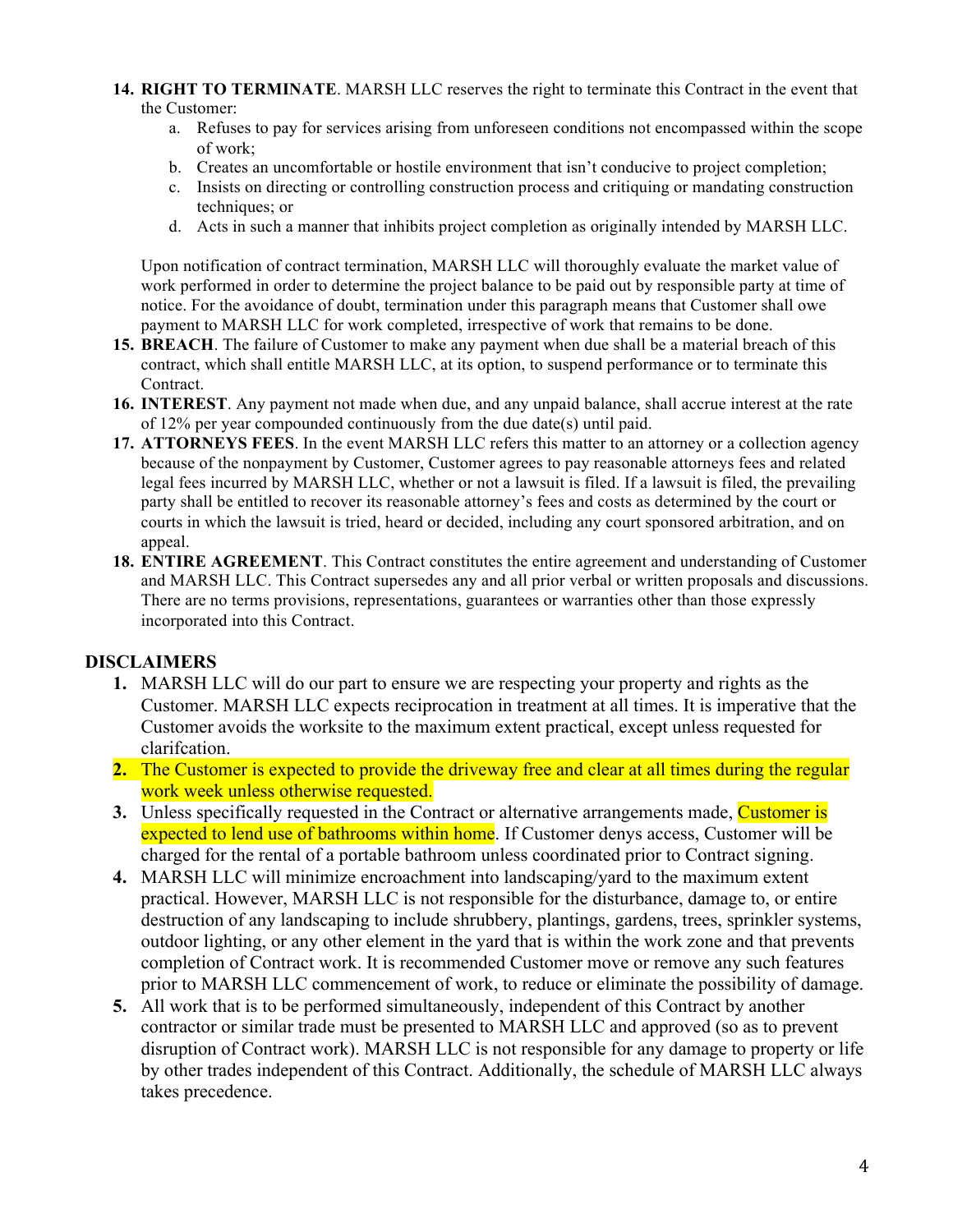## **TERMS AND CONDITIONS OF CONTRACT ACKNOWLEDGEMENT:**

| <b>Customer:</b>                 |       |
|----------------------------------|-------|
| Signature:                       | Date: |
| <b>Marsh LLC:</b>                |       |
| Signature:                       | Date: |
| <b>Authorized Representative</b> |       |

#### **Explanation of Property Owner's Rights:**

- 1. Consumers have the right to receive the products and services agreed to in the contract.
- 2. Consumers have the right to resolve disputes through means outlined in the contract.
- 3. Consumers have the right to file a complaint with the CCB. Any arbitration or mediation clauses in the contract may prevent the CCB from processing.

#### **Arbitration/Mediation Clause**

An "arbitration or mediation clause" is a written portion of a contract designed to settle how the parties will solve disputes that may arise during, or after the construction project. Arbitration clauses are very important. They may limit a consumer's ability to have their dispute resolved by the Oregon court system or the Oregon Construction Contractors Board.

The following box should be checked by the contractor:

 $\square$  This contract DOES contains an arbitration or mediation clause.

 $\square$  This contract DOES NOT contain an arbitration or mediation clause.

The Oregon Construction Contractors Board urges consumers to read and understand the entire contract including any arbitration clause before signing a construction contract. Consumers are not obligated to accept contract terms proposed by the contractor, including arbitration provisions. These may be negotiated to the satisfaction of both parties.

| Homeowner / Client                   | <b>Signature</b> | Date |
|--------------------------------------|------------------|------|
|                                      |                  |      |
| Marsh LLC, Authorized Representative | Signature        | Date |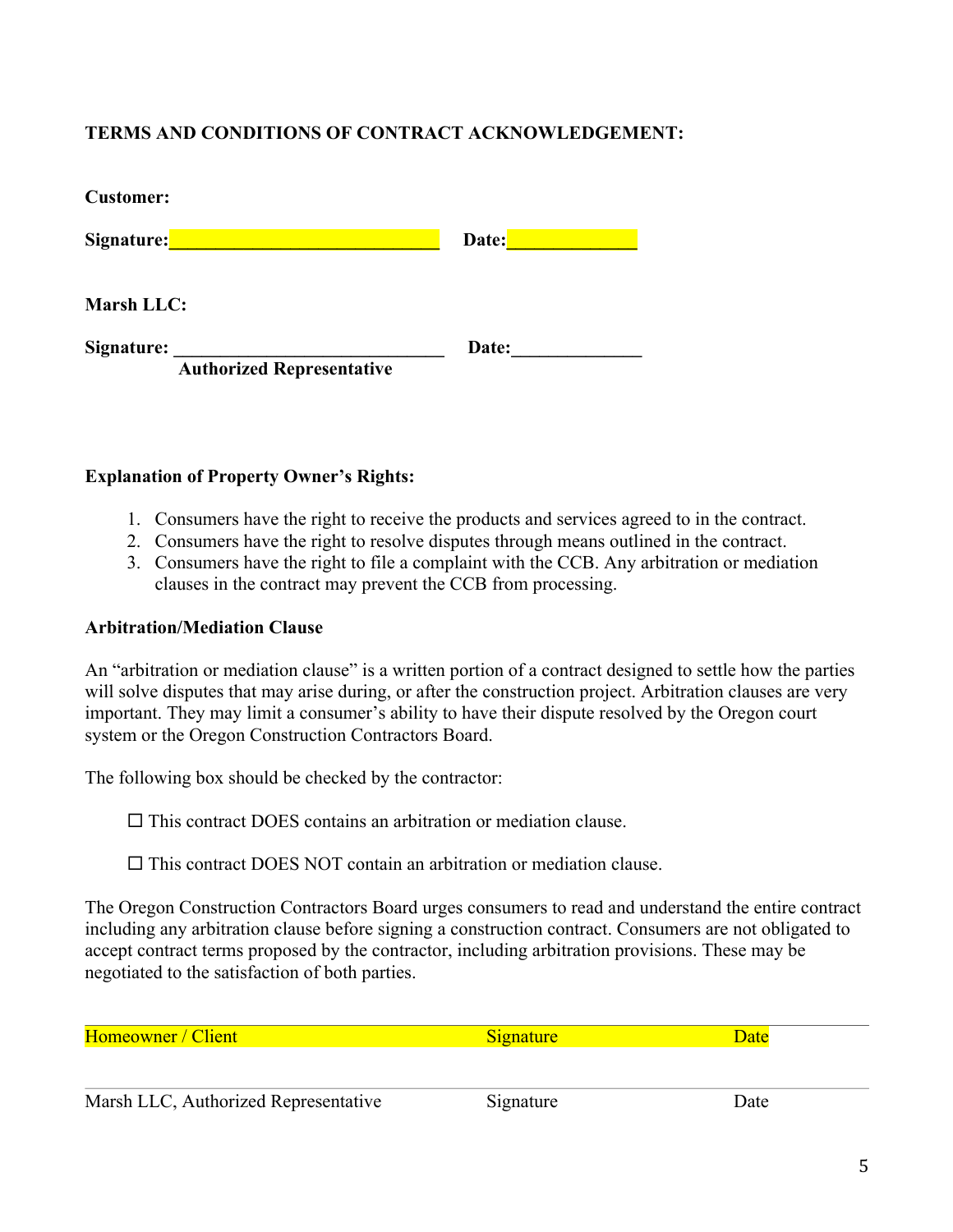

# **Information Notice To Owner About Construction Liens**

**(ORS 87.093)**

**This is not a lien. Your contractor is required by law to provide this notice to inform you about construction lien laws. This notice explains the construction lien law, and gives steps you can take to protect your property from a valid lien. As an owner, you should read this information notice carefully. This information notice is required to be given if you contract for residential construction or remodeling, if you are buying a new home, or at any time the contract price exceeds \$2,000.**

- Under Oregon law, your contractor and others who provide labor, materials, equipment, or services to your project may be able to claim payment from your property if they have not been paid. That claim is called a Construction Lien.
- If your contractor does not pay subcontractors, employees, rental equipment dealers,materials suppliers, or does not make other legally required payments, those who are owed money may place a lien against your property for payment. **It is in your best interest to verify that all bills related to your contract are paid, even if you have paid your contractor in full.**
- If you occupy or will occupy your home, persons who supply materials, labor, equipment, or services ordered by your contractor are permitted by law to file a lien against your property only if they have sent you a timely Notice of Right to Lien (which is different from this Information Notice), before or during construction. If you enter into a contract to buy a newlybuilt, partially-built, or newly-remodeled home, a lien may be claimed even though you have not received a Notice of Right to a Lien. If you do not occupy the building, a Notice of Right to Lien is not required prior to filing a lien.

**This notice is not intended to be a complete analysis of the law. You should consult an attorney for more information.**

#### **Common Questions and Answers About Construction Liens**

**Can someone record a construction lien even if I pay my contractor?** Yes. Anyone who has not been paid for labor, material, equipment, or services on your project and has provided you with a valid Notice of Right to Lien has the right to record a construction lien.

**What is a Notice of Right to Lien?** A Notice of a Right to Lien is sent to you by persons who have provided labor, materials, or equipment to your construction project. It protects their construction lien rights against your property.

**What should I do when I receive a Notice of Right to Lien?** Don't ignore it. Find out what arrangements your contractor has made to pay the sender of the Notice of Right to Lien.

**When do construction liens need to be recorded?** In Oregon, construction liens generally need to be recorded within 75 days from the date the project was substantially completed, or 75 days from the date that the lien claimant stopped providing labor, material, equipment, or services, whichever happened first. To enforce a lien, the lien holder must file a lawsuit in a proper court within 120 days of the date the lien was filed.

**Note to Contractor:** This notice must be delivered personally, or mailed by registered mail, certified mail, or by first-class mail with a certificate of mailing. Ask the signing parties to provide you with an original or copy to retain in your files. You should retain proof of delivery of this notice for at least two years.

**(over)**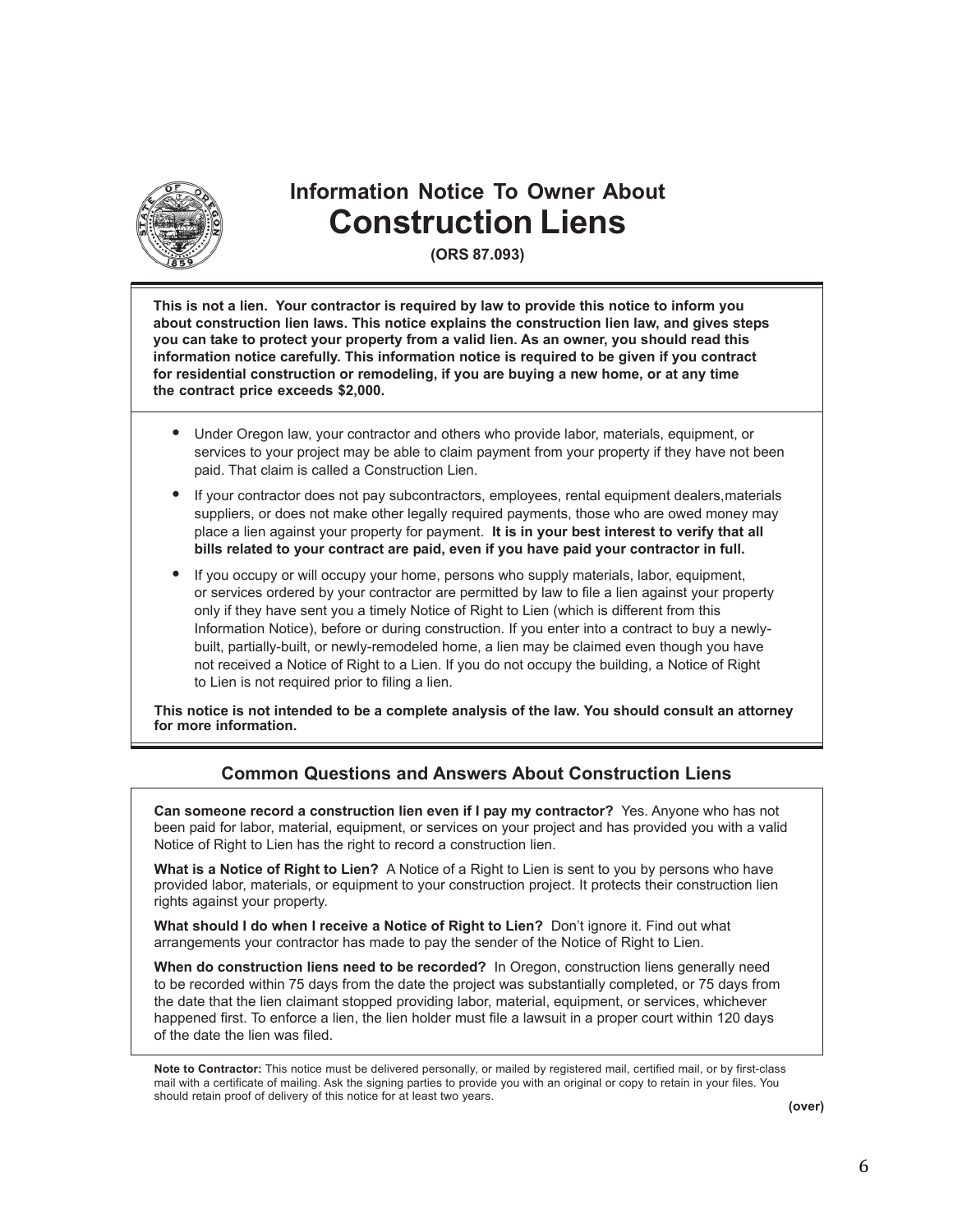#### **Steps That Consumers Can Take to Protect Themselves**

- **Contact the Construction Contractors Board (CCB) and confirm that your contractor is licensed.** The law requires all construction contractors to be licensed with the CCB. Check a contractor's license online at the CCB consumer website: www.oregon.gov/ccb, or you can call 503-378-4621.
- **Review the Consumer Protection Notice (ORS 701.330(1))**, which your contractor must provide to you at the time of contract on a residential structure.
- **Consider using the services of an escrow agent** to protect your interests. Consult your attorney to find out whether your escrow agent will protect you against liens when making payments.
- **Contact a title company about obtaining a title policy** that will protect you from construction lien claims.
- **Find out what precautions, if any, will be taken** by your contractor, lending institution, and architect to protect your project from construction liens.
- **Ask the contractor to get lien waivers or lien releases** from every subcontractor, materials provider, equipment provider, and anyone else the contractor is responsible for paying. Do this before you give your contractor a progress payment.
- **Have a written contract with your contractor.** A written contract is **required** for projects greater than \$2,000. An original contractor that fails to provide a written contract as required by law, may not place a construction lien against the owner's property.
- **If you receive a Notice of Right to Lien, ask for a statement of the reasonable value of the materials, labor, equipment, or services** provided to your project from everyone who sends you a Notice of Right to Lien. If the information is not provided in a timely manner, the sender of the Notice of Right to Lien may still be able to file a construction lien, but will not be entitled to attorney  $f_{\mathsf{P}}$
- **When you pay your contractor, write checks made jointly payable to the contractor, subcontractors, materials, equipment, or services providers.** The checks name both the contractor and the subcontractor, materials or equipment provider. The checks can only be cashed if **both** the contractor and the subcontractor, materials or equipment provider endorses it. This ensures that the subcontractor and other providers will be paid by your contractor, and can eliminate the risk of a lien on your property.
- **Should you have a dispute with your contractor,** you may be able to file a complaint with the CCB and be reimbursed in whole or in part from the contractor's bond. For more details about help available through the agency, write to the CCB at PO Box 14140, Salem, OR 97309-5052 or call 503-378-4621.
- **Consult an attorney.** If you do not have an attorney, consider contacting the Oregon State Bar Referral Service at 503-684-3763 or 1-800-452-7636.

**Signing this Information Notice verifies only that you have received it. Your signature does not give your contractor or those who provide material, labor, equipment, or services, any additional rights to place a lien on your property.**

| Job Site Address: __________           |      |                                        |      |  |
|----------------------------------------|------|----------------------------------------|------|--|
| CONTRACTOR:<br>CCB#                    |      | <b>PROPERTY OWNER:</b>                 |      |  |
| Print Name (as it appears on contract) |      | Print Name (as it appears on contract) |      |  |
| Signature                              | Date | Signature                              | Date |  |
|                                        |      |                                        |      |  |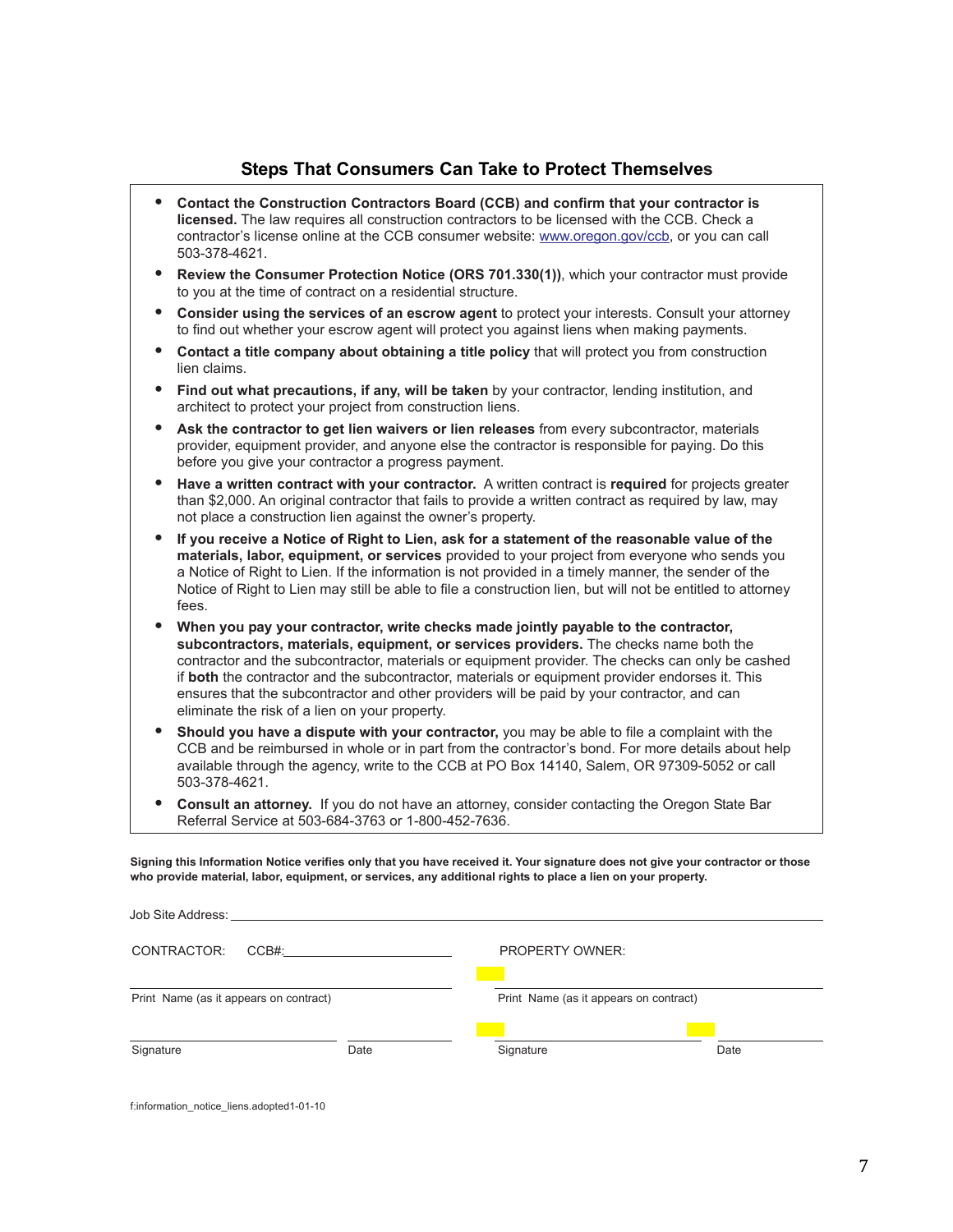

# **Consumer Protection Notice**

**Actions to help make your project successful**

**(ORS 701.330 (1))**

**1. Make sure your contractor is properly licensed** before you sign a contract. Visit www.oregon.gov/ccb, and click on the link, **Check on a Contractor's License**, or call our offices at 503-378-4621. To be licensed in Oregon, contractors must take training and pass a test on business practices and law. Licensing is not a guarantee of the contractor's work. **• A license requires the contractor to maintain a surety bond and liability insurance** - The CCB surety bond provides a limited amount of financial security if the contractor is ordered to pay damages in contract disputes. It is not intended to be a safety net for consumer damages. Consumers with large projects may wish to look into performance bonds. Liability insurance coverage provides for property damage and bodily injury caused by the contractor. It does not cover contract disputes, including poor workmanship. **• If your contractor is not licensed** - the CCB bond and dispute resolution services will not be available to you. **2. What you should know about bids, contracts, and change orders: • Bids** *- Do not automatically accept the lowest bid* - A low bid may make it necessary for the contractor to use lower quality materials and to cut corners in workmanship. **• Contracts and Change Orders -** *Always get it in writing.* Your contractor is required to provide a written contract if the contract price is more than \$2000. The CCB recommends that all contracts be in writing. **• Contracts should be as detailed as possible -** Some items to include are materials and costs, permits, estimated start and completion dates, debris removal, and arbitration clauses. Make sure the contractor's name, CCB number, and contact information is included in the contract. **• Read and understand your contract before signing it** - Don't be pressured into signing your contract without taking the time needed to go through it. Make sure it includes enough details to avoid misunderstandings and to protect you and your property. **3. Additional contract information you should know: • A Payment Schedule** - should be included in the contract. Stick to the schedule and never pay in full for a project before the work is complete. **• Special Note on Liens** - Subcontractors and material suppliers that work on your project are often paid by the general contractor. If a general contractor fails to pay, the subcontractor may file a lien on your property. For information on construction liens, visit the CCB's Consumer Help Page at www.oregon.gov/ccb, or contact an attorney. **• Warranty on new residential construction** - Contractors must make an offer of a warranty when constructing a new residential structure. Consumers may accept or refuse the warranty. **4. If you should have a problem with your contractor** - You can file a complaint with the CCB against a **licensed** contractor within one year of the substantial completion of work on your project. Contact the CCB office at 503-378-4621 for help. **Visit the CCB website at for more information on having a successful project. www.oregon.gov/ccb** Oregon law requires contractors to provide the homeowner with this notice at the time of written contract, for work on a residential structure. This notice explains licensing , bond and insurance requirements, and steps that consumers can take to help protect their interests. **START OUT YOUR PROJECT RIGHT CONTRACTOR: CCB#: PROPERTY OWNER:** Signature **Signature** Date **Contract Date** Signature Signature **Date** Date